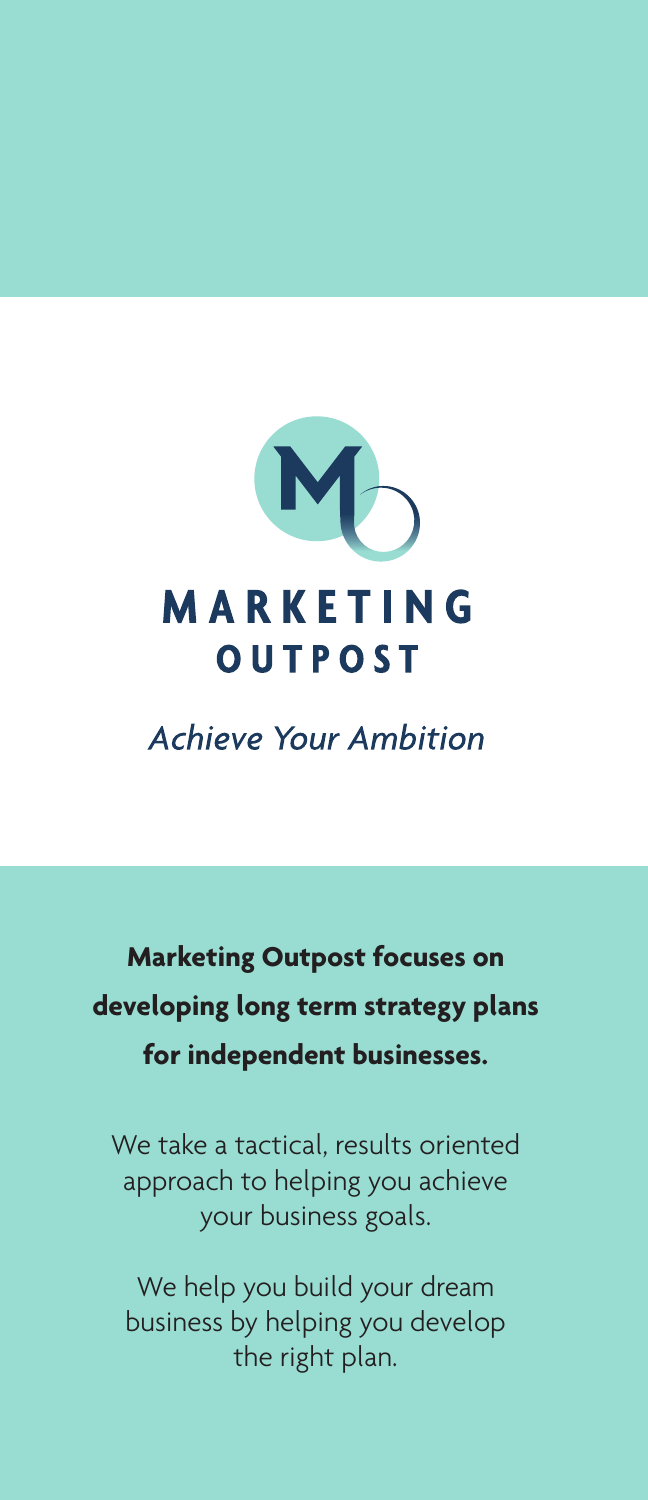# EXECUTIVE SUMMARY

Marketing Outpost is owned and operated by Mari Peterson, a marketing strategist with 15+ years experience, adept at identifying and synthesizing the issues, problems and obstacles to growth for small business owners.

She focuses on developing strategies and plans to overcome weaknesses and threats to move businesses forward toward growth, working with their inherent talents, available resources and capabilities.

The team at Marketing Outpost provides full service marketing from ad design and management to digital, local, social strategies and content creation and management.

# **Our #1 purpose is to help you Achieve Your Ambition.**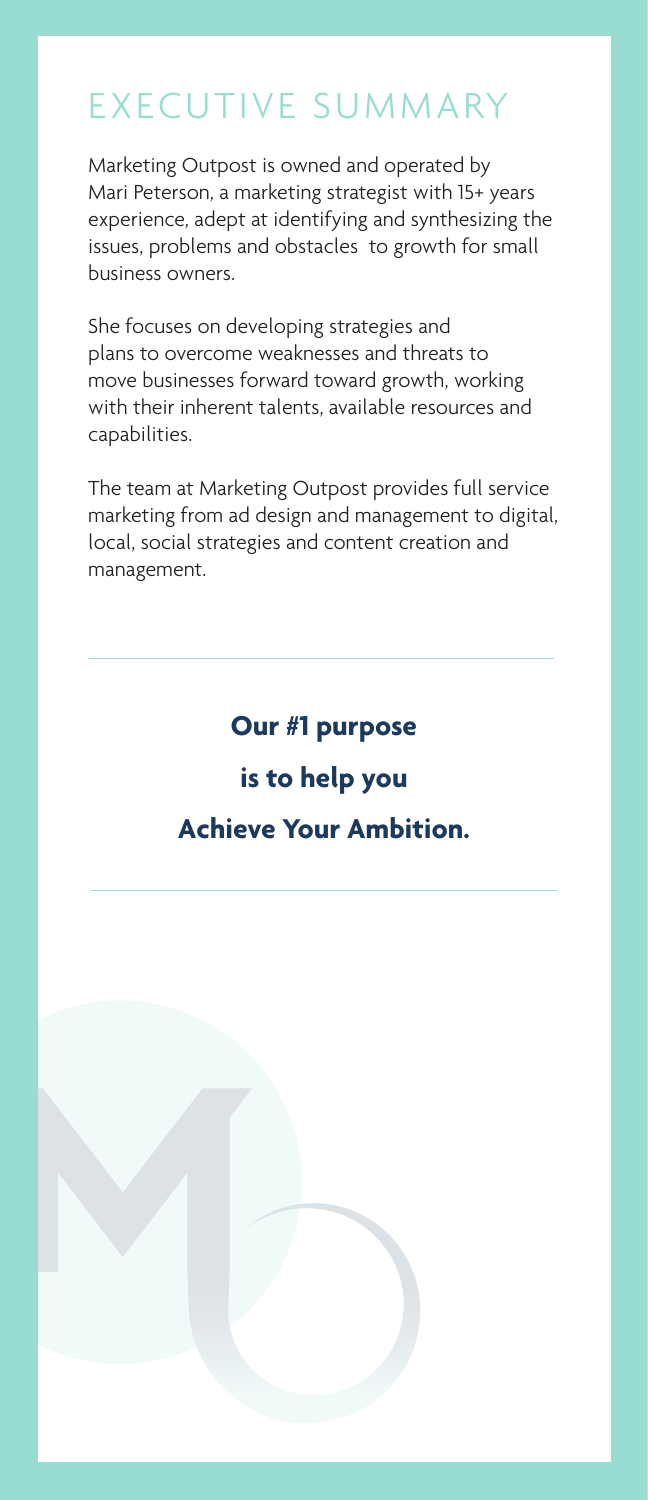# OUR PURPOSE

### **ACHIEVE YOUR AMBITION**

Building the business of your dreams takes time, proper planning and research. Marketing Outpost provides growth oriented independent business owners access to high quality and professional strategic marketing services and administration. We combine your knowledge and expertise of the business with our industry research, experience and marketing strategies to create custom marketing plans.

We then work with clients to implement winning strategies, assisting where needed or vetting the proper vendors and coordinating all aspects of implementation. We incorporate both traditional and non-traditional marketing tools. We work hard to stay abreast of current marketing technologies and platforms to ensure we're offering our clients the best options.



#### **MARKETING FOCUS**

- M<sub>2</sub> Assessment & Analysis
- M<sub>2</sub> Strategies and Plans
- **M**, Market & Competition Research
- M<sub>2</sub> Administration and Coordination
- **M**<sub>2</sub> 3-5 Year Strategic Marketing Plan Development
- $M<sub>1</sub>$  Micro Marketing Plans Laser focus, laser strategy
- M<sub>2</sub> Full Service Marketing
- M<sub>2</sub> Social Media Marketing & Management
- M<sub>></sub> Website Design & Management
- M<sub>2</sub> Content Marketing Strategy

**We help you look to the future and develop a road map for success for the long haul by developing 3–5 year marketing plans and then helping you implement them.**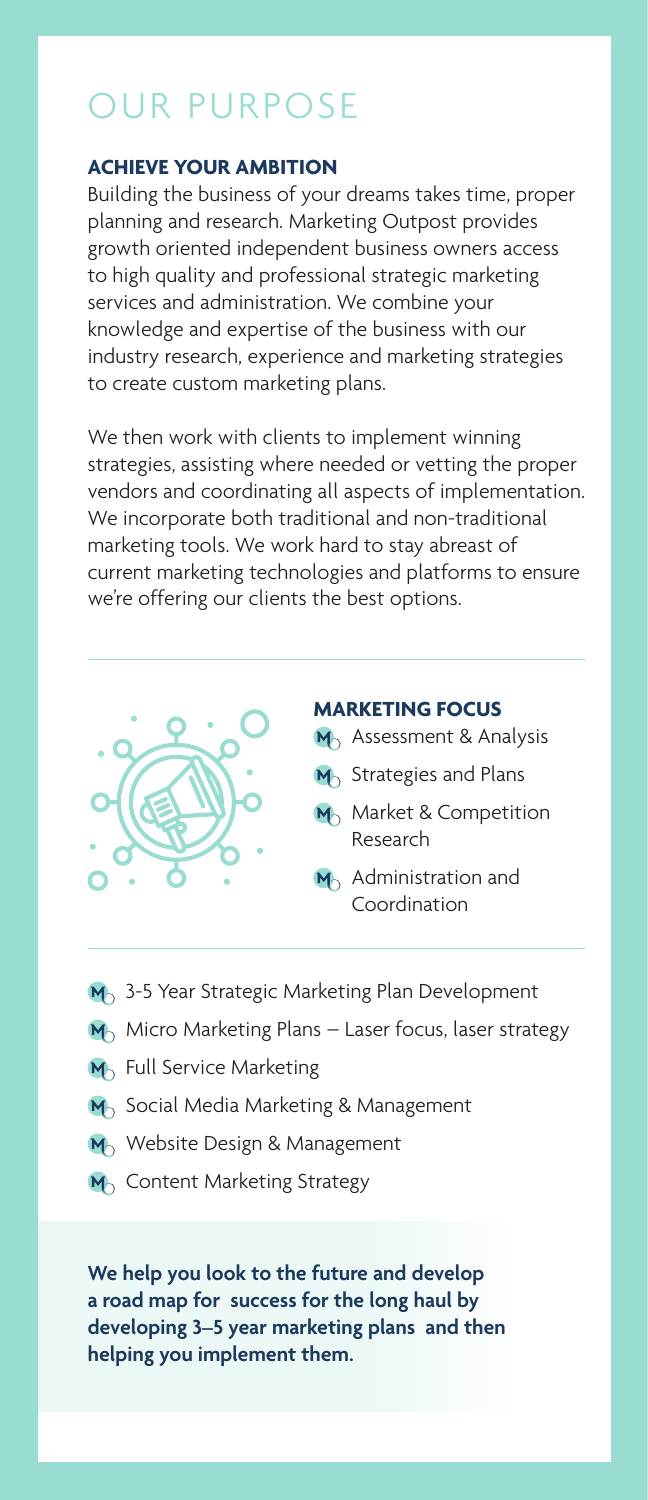# $H\bigcap V$



#### **DEEP DIVE ANALYSIS**

You've worked hard and grown your business. When was the last time you analyzed what was working, what was not, fixed the broken pieces and implemented new systems?

- **M** We get to know your USP. We interview your team and get to know your business - what makes it special beyond the products you sell or the services you provide?
- **M**, **We analyze your sales and operations.** We review your sales process from front end to back end, online and offline to determine gaps and obstacles.
- **M** We examine your entire digital presence from the **customer perspective.** We look at your front facing content to your analytics and insights on your social media channels to your website and blog content (or lack thereof) to your email newsletters, responses to Inbox questions and reviews.
- **M**, Lastly, we assess your brand. We're willing to tell you your baby is ugly or perhaps just not dressed up well.



#### **TRIAGE**

You can't wait around for perfect. We immediately help you identify the problems and immediately work to fix them.

- $M_{\odot}$  Brand need a refresh?
- M<sub>1</sub> Website needs updating?
- $M_{\odot}$  Never finished setting up that email campaign?
- $M<sub>3</sub>$  Social Media managing you instead of you managing it?
- M<sub>2</sub> Collateral materials need to be updated?
- $M_{\odot}$  Can't decide what kind of ad campaigns you need?
- M<sub>2</sub> Need photography of your products, people, place?

We can handle that and more. We have the resources to plan, coordinate and deliver.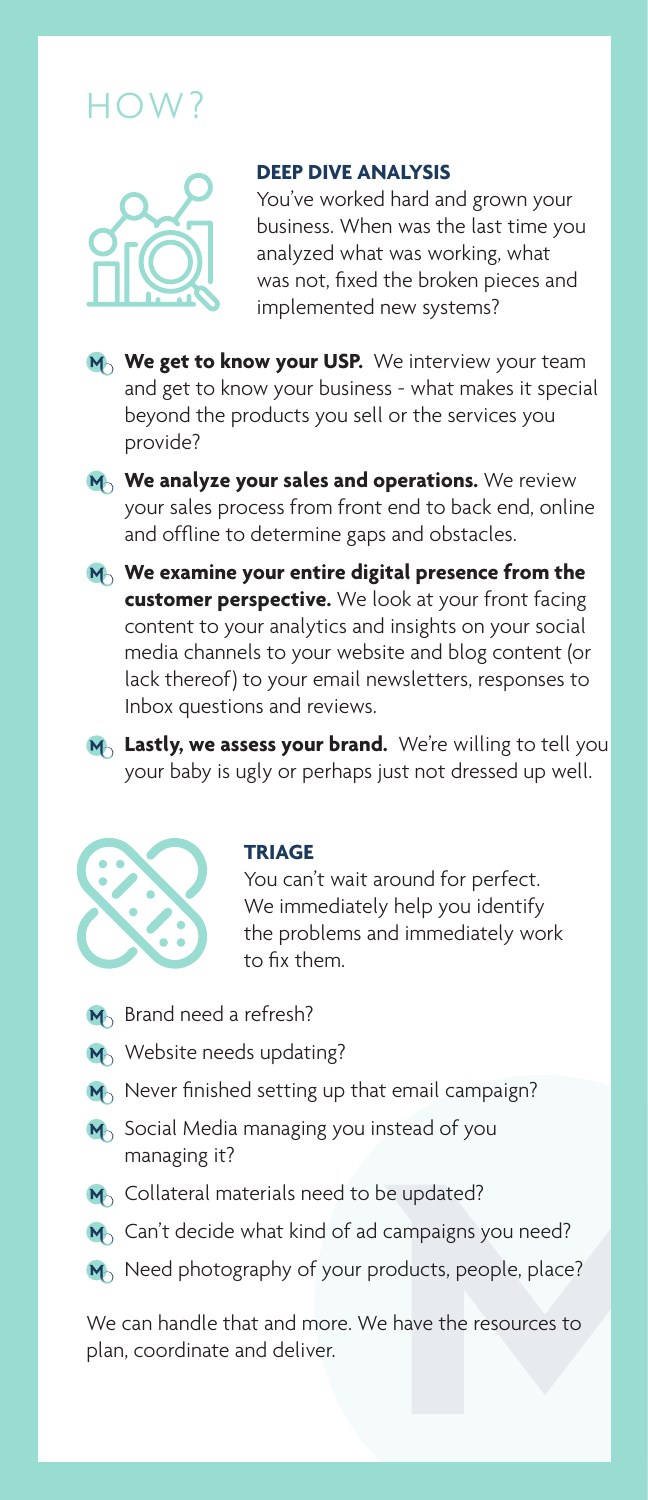

## **VISIONING: A MARKETING PLAN**

You're busy with the day to day operations. It's important to look ahead and anticipate so you can make forecasted changes.

# GUIDING PRINCIPLES

### **HIGH VALUE COMPANY**

We are a high value vs. high volume company. This means we work with a limited number of clients to ensure proper focus on the client and to allow ourselves the creative space we need to bring creative ideas to the table.

#### **IMMEDIACY**

We understand the rapidity of change in our businesses, seasons and cycles and work to achieve results quickly. We will clearly identify timelines and benchmarks to ensure expectations are clear.

### **INHERENT TALENTS**

As an entrepreneur and small business owner, we believe each of us has natural leadership styles, talents and capabilities. We believe in identifying and leveraging those unique capabilities.

### **RESPONSIVENESS**

We are accessible to clients via phone, email or video during normal business hours, 5 days a week and work hard to respond to emails within 24 to 48 hours.

### **COMMUNICATION**

We communicate in a well-organized, professional manner before and after planned meetings and during project development and during interim benchmark. We communicate in the style that suits you - email, text, video, chat, in person or by phone.

### **DOCUMENTATION & TRANSPARENCY**

We follow the 3 F's Principles – Follow-up after each meeting or major task achievement, follow through on the assigned responsibilities and then follow-up back to the client.